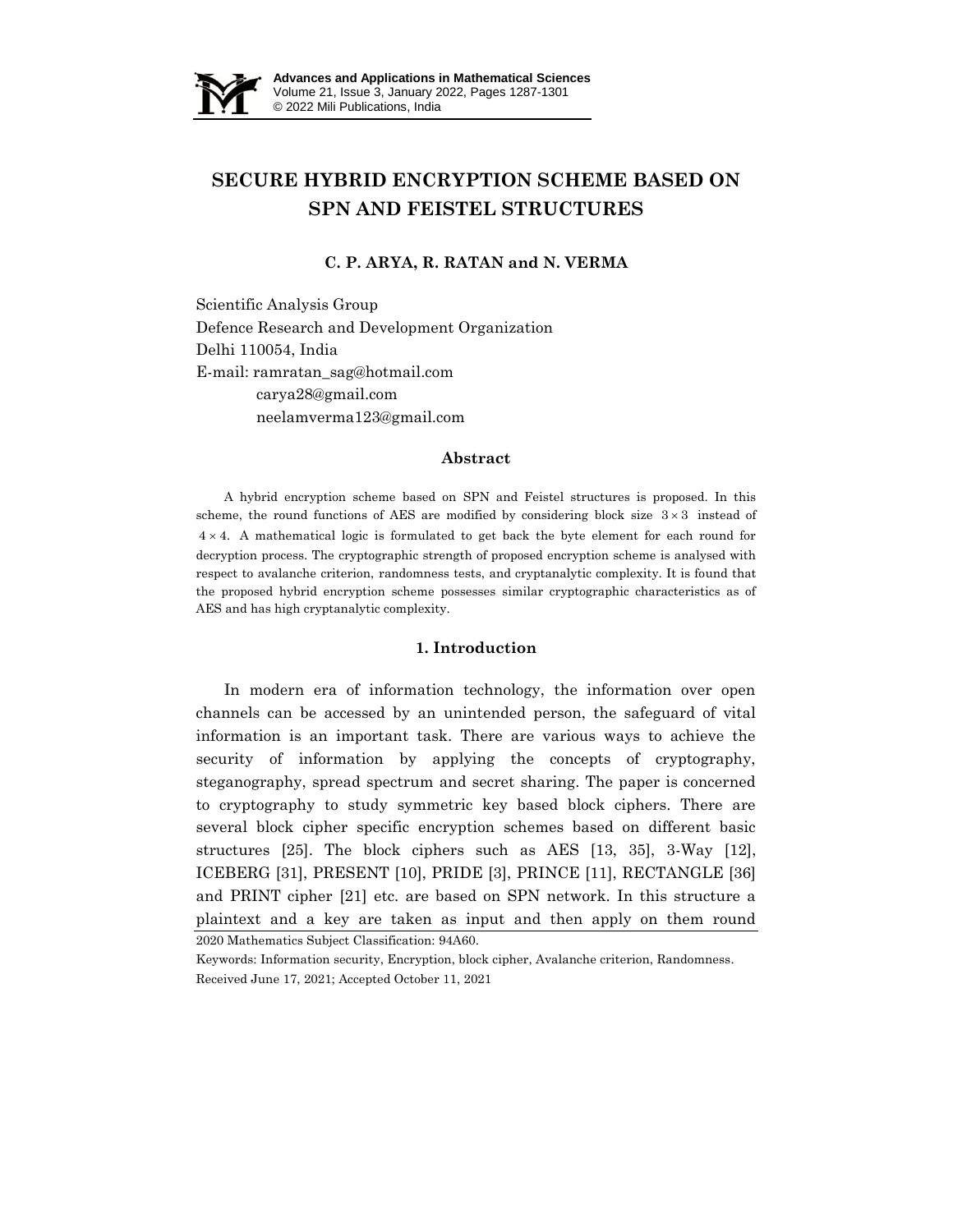functions using substitutions and permutations to produce a cipher text. The block ciphers such as Blowfish [27], Camellia [5], DES [1] and SIMON [9] etc. are based on Feistel structure. Feistel structure was developed by Horst Feistel. In this structure a plaintext and a key is taken as input and plaintext is divided into two equal halves. Round function is applied on half of the plaintext and the output is XORed with other half to produce the cipher text. The Feistel based ciphers are self-invertible. Among all the block ciphers based on SPN, AES is the more efficient and highly secure. A symmetric block cipher which has been developed by Belgium cryptographers Joan Daemen and Vincent Rijmen was submitted to NIST for AES competition in 1997 [1, 13]. After five year's rigorous evaluation process, Rijndael algorithm was declared winner and won the AES title in 2001. AES takes 128 bit as input block with 128 bit, 192 bit or 256-bitkey and gives out 128-bit cipher text. Number of rounds for key length 128 bit, 192 bit and 256 bit are 10, 12 and 14 respectively. It also has key scheduling algorithm which provide random key to each round. The round functions for the AES are Addroundkey, Subbyte, Shiftrow and Mixcolumn [1, 13, 29]. In Subbyte, each byte is replaced with another byte using S-box. The last three rows of the state matrix are shifted cyclically in the Shiftrows. In Mixcolumn, each column of the state matrix are multiplied by a polynomial of degree 4 over the field  $GF(2^8)$  under modulo  $x^4 + 1$  to get new column. Some customized ciphers designed based on AES are reported in the literature [4, 15, 16, 18, 23, 32]. The light weight design of ciphers are reported for small devices with hardware constraints [23, 24]. The hybrid encryption schemes consisting of two or more algorithms are designed and reported [2, 19, 20, 33]. The key dependent S-box are introduced in the AES [16, 23, 28]. The effect of parameters in AES is also reported in the literature [7, 14, 17, 30].

In this paper, it is attempted to develop a hybrid encryption scheme consisting of SPN and Feistel structures which leads to robust design of block cipher. In proposed hybrid encryption scheme, the AES and DES remain main source of inspiration to design complex structure because some transformations from AES are used with some new transformations and idea of dividing plaintext into equal halves and applying round transformation is from Feistel structure. Although it is not purely Feistel structure because round function is applied in one half partition but in proposed scheme, round function is used on both half partitions. The strength of proposed hybrid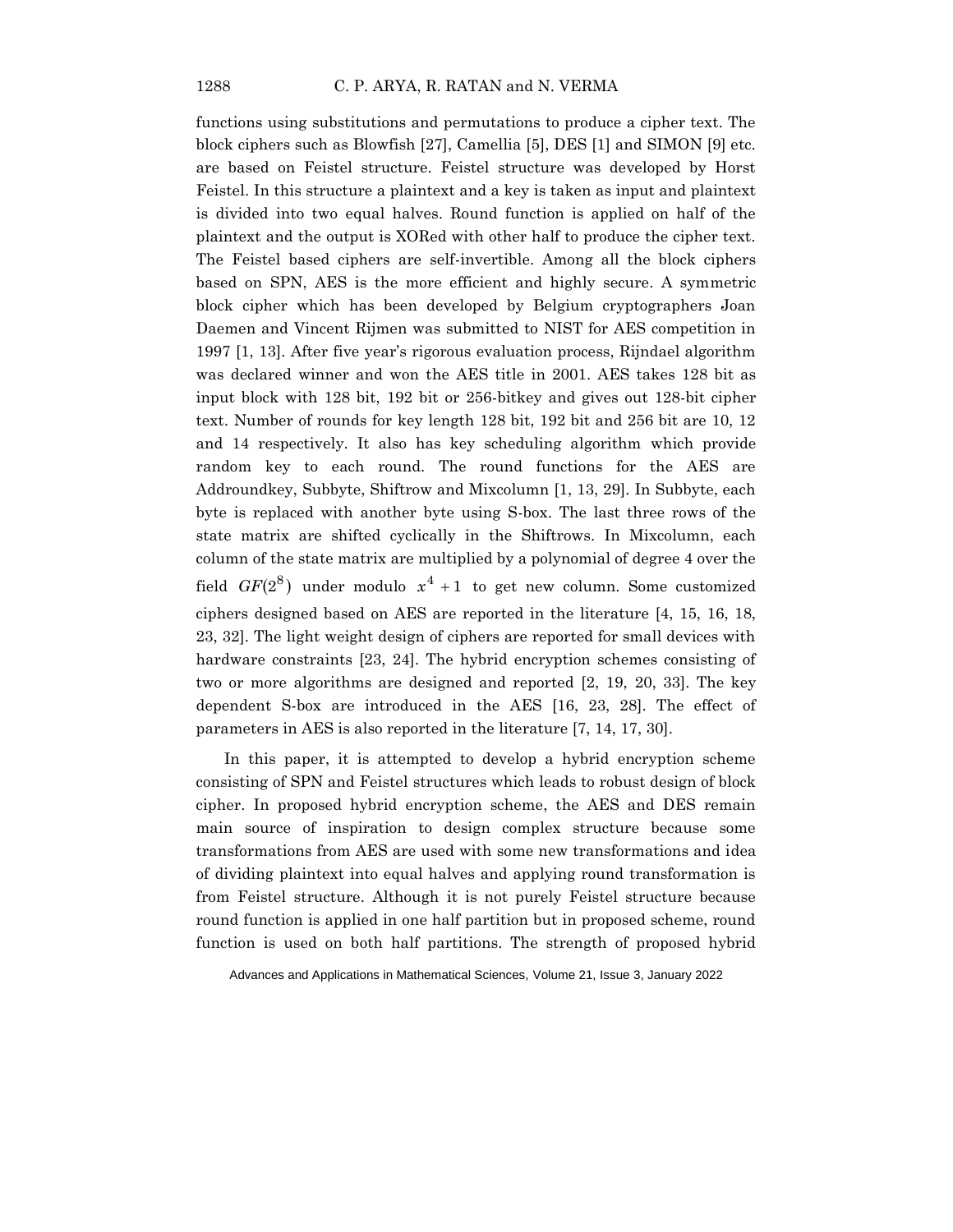encryption scheme is analyzed with respect to avalanche criterion, randomness tests and computing complexity. It is to be found that the proposed hybrid encryption scheme reflects similar cryptographic characteristics as of AES and high cryptanalytic complexity.

Rest of paper is organized in following manner: The proposed encryption scheme is presented in Section 2. Polynomial generation over field  $GF(2^8)$ which is required for rowmix and columnmix round transformations is discussed in Section 3. Decryption process of proposed encryption scheme is explained in Section 4. Computation of byte element required for addition operation in decryption is illustrated in Section 5. Security analysis of proposed encryption scheme is discussed in Section 6. Paper is concluded in last the last followed by the references.

# **2. Hybrid Encryption Scheme**

Hybrid encryption scheme proposed is based on SPN and Feistel structures. It is attempted to form a hybrid structure which consists of partial structures of SPN and Feistel to develop a new block cipher with high cryptographic security and cryp1analytic resistivity against attacks. Like AES, it composes of round transformations such as Subbytes, Partition, Shiftrows and Addround key. Subbytes will play same role as that of in AES with S-box table. Like Feistel structure, new round transformation Partition is introduced which is composed of three transformations such as partition of block into two equal halves, and addition of an element to both halve which gives two blocks of size  $3 \times 3$ , apply rowmix in first block and mixcolum in second block. After this remove the last element from both blocks. Finally concatenate these blocks to get final round output block of size  $4 \times 4$ . Then Shiftrows and addround is applied on the block of size  $4 \times 4$ . same as in AES. In the algorithm S-box and key scheduling algorithm are kept same as those of AES. After analysis it is decided to fix rounds 10 like AES. Because after 10 rounds proposed algorithm give sufficient amount of confusion and diffusion same as that of in AES.

Proposed hybrid encryption scheme consists of four round transformations (i) Subbyte (ii) Partition (iii) Shiftrows (iv) Addround key. Each round transformation is explained below: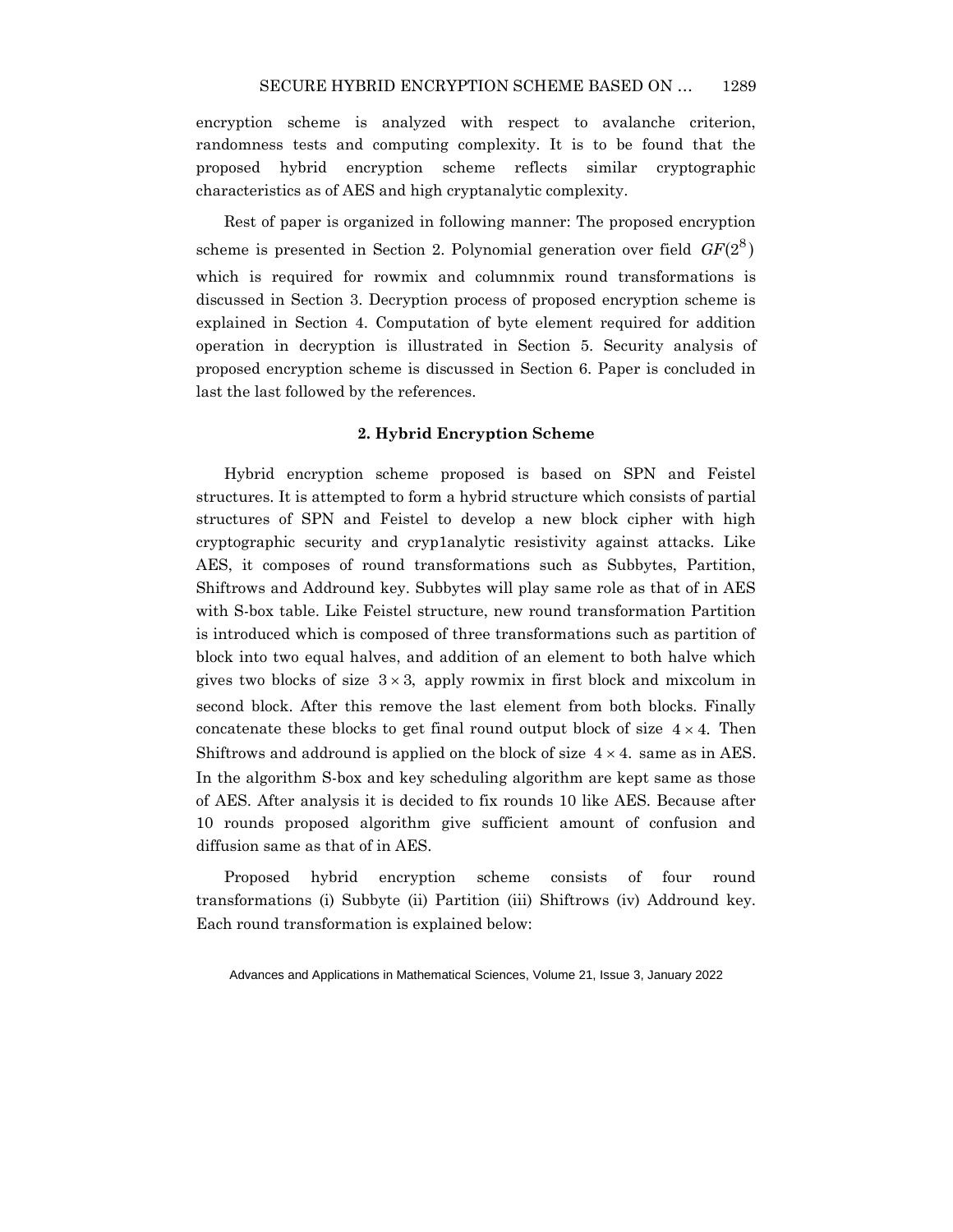**2.1.1. Subbyte:** In subbyte a byte of block is replaced by new byte using S-box table.

**2.1.2. Partition:** This round transformation makes the proposed algorithm different from the structure of AES. It is composed of following operations.

(a) Change  $4 \times 4$  block into a  $1 \times 16$  block.

(b) Divide  $1 \times 16$  block into two equal halves of size  $1 \times 8$ .

(c) Add an element to right side of these two blocks. Element to be added is taken from key.

(d) Form blocks of  $3 \times 3$  from above blocks.

(e) Apply rowmix transformation on first block and mixcolumn transformation on second block.

(f) Form blocks of  $1 \times 9$  from these blocks of  $3 \times 3$ .

(g) Delete last element of each block.

(h) Concatenate these two blocks which gives a block of  $1 \times 16$ .

(i) Form a block of  $4 \times 4$ .

**2.3. Shiftrows:** First row of state matrix of size  $4 \times 4$  remains as it is. The second, third and fourth row are shifted like AES.

**2.4. Addround key:** This transformation is same as in AES, i.e., XOR the block of  $4 \times 4$  and key in each round. Key expansion algorithm of AES is used to get a key in each round.

Structure of hybrid encryption is shown in Figure 1.

## **3. Polynomial Selection**

For mixing the row and column of a block, there is a requirement of polynomial of degree 2 over  $GF(2^8)$  because each row or column of block can be represented as the polynomial of degree 2 over  $GF(2^8)$ . Each row and column is multiplied by this polynomial under modulo  $x^3 + 1$  [6]. Thus after applying transformations for each row and column using polynomial multiplication, the new column vectors and row vectors are obtained.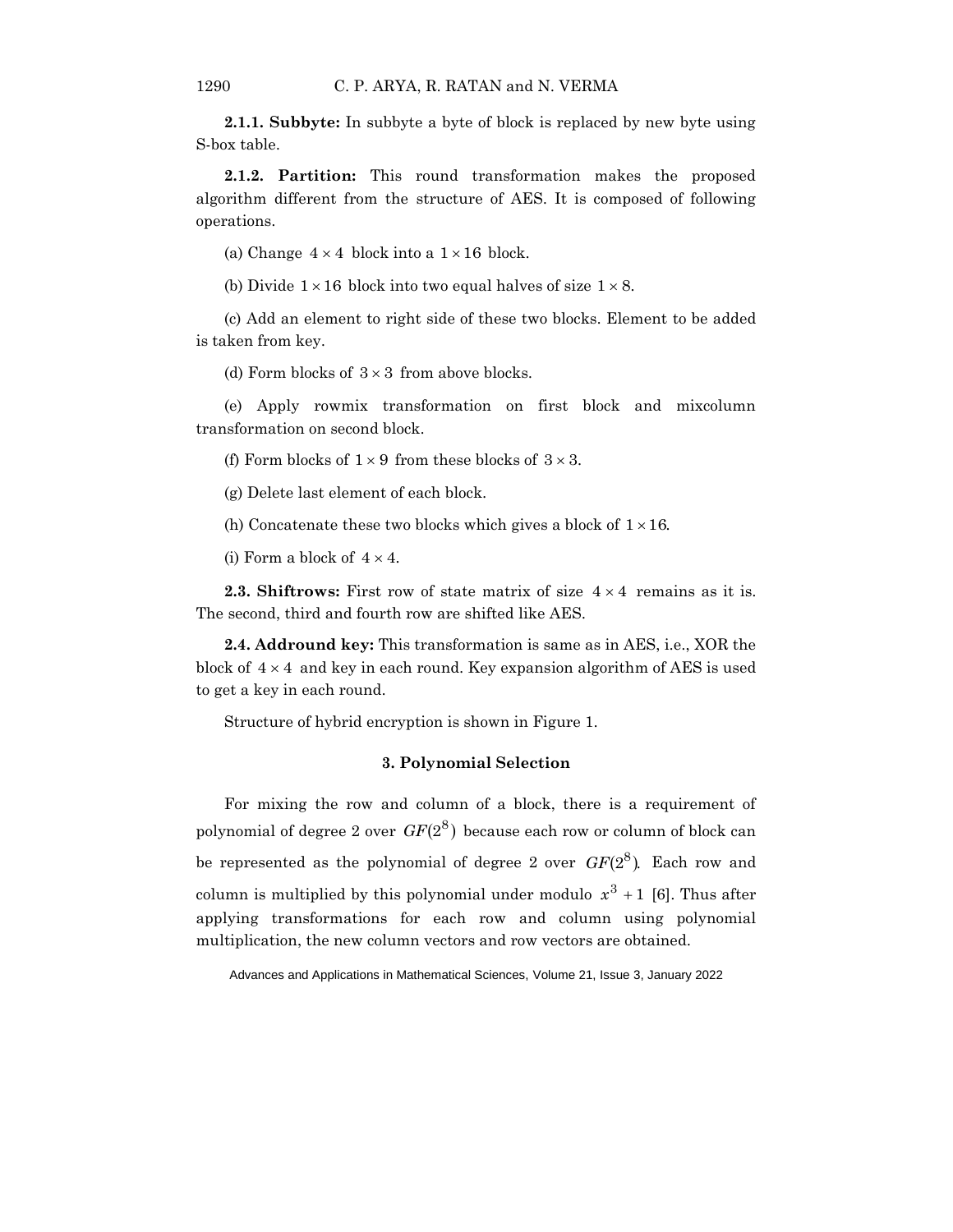There are several polynomials of degree 2 over  $GF(2^8)$  but all these are not invertible under modulo  $x^3 + 1$  being reducible over  $GF(2^8)$ . A polynomial to be used in encryption process should have its inverse polynomial which is to be used in decryption process. The polynomial  $a(x) = {03x^2 + {04x + {02} \over }}$  over  $GF(2^8)$  is used in encryption process and its inverse polynomial  $b(x) = \{19\}x^2 + \{F3\}x + \{B8\}$  under modulo  $x^3 + 1$ . The  $b(x)$  is used in decryption process. The coefficients of polynomials are written in hexadecimal form. The polynomial  $a(x)$  has branch number 3 which is the maximum branch number of polynomial of degree 2.

Same polynomials are used for rowmix and columnmix round transformations 2.1.2(e).

# **4. Decryption of Hybrid Encryption Scheme**

The decryption of proposed hybrid encryption scheme is composed of four different round transformations (i) Inv-subbyte (ii) Inv-partition (iii) Invshiftrows (iv) Addround key.

**4.1. Inv-Subbyte:** For this transformation like AES, each byte of state matrix is replaced by new byte with the help of inverse S-box table.

**4.2. Inv-partition:** This round transformation comprises of following operations

(a) Make cipher block of  $1 \times 16$  from the block of  $4 \times 4$ .

(b) Partition cipher block of  $1 \times 16$  into two halves of  $1 \times 8$ .

(c) Add an element to each block.

(d) Form blocks of  $3 \times 3$  from each block.

(e) Apply Invrowmix on first block and Invcolumnmix on second block.

(f) Form blocks of  $1 \times 9$  from first and second blocks.

(g) Delete last elements from both the blocks.

(h) Concatenate of these two blocks.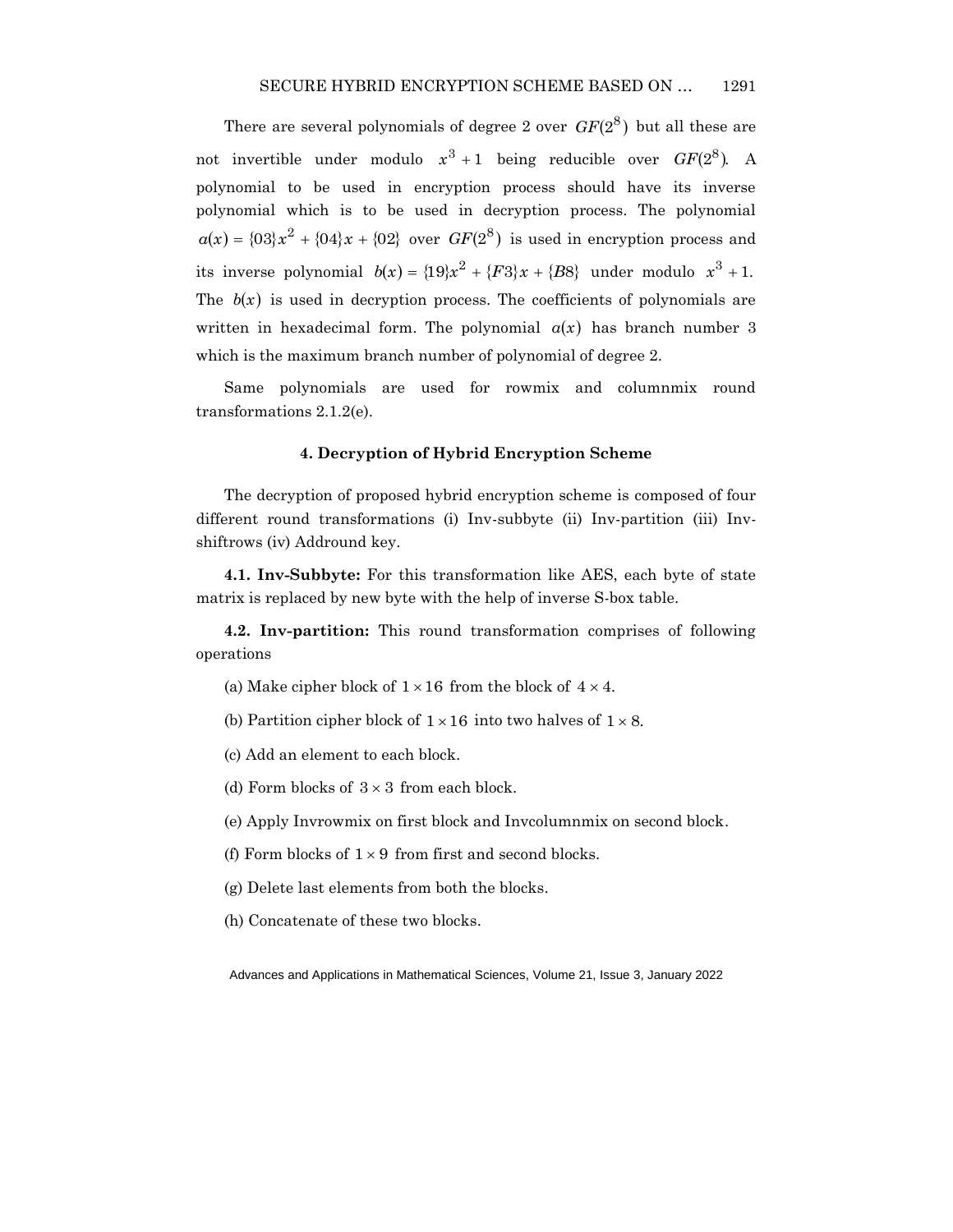(i) Finally change size of block of  $1 \times 16$  into block of  $4 \times 4$ .

**4.3. Inv-shiftrow:** First row of state matrix remains as it is. Second third and fourth rows of the state matrix are shifted like AES.

**4.4. Addround key:** A state matrix is added to state matrix of key.

Structure of decryption of hybrid encryption is shown in Figure 2.

## **5. Element Computation for Decryption**

It is a very important and crucial step in which an element is to be added. Unlike encryption, it cannot be added any element in decryption. The element to be added will be determined by relating cipher block and element which already has been added in encryption process. The process of finding element, to be added in decryption, is discussed in following paragraph:



**Figure 1.** Encryption Structure. **Figure 2.** Decryption Structure.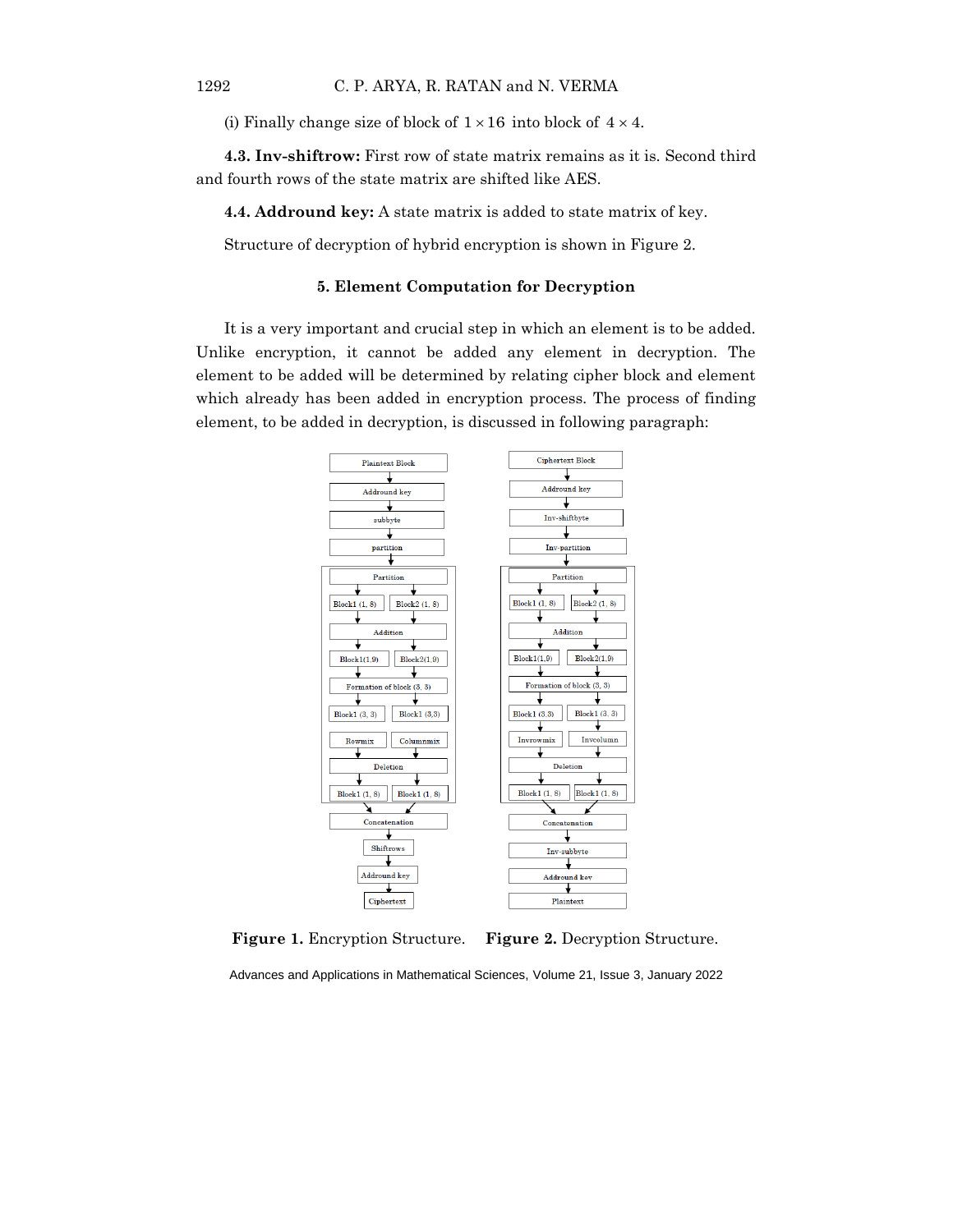Suppose *B* be cipher block to be decrypted. Let *c* be the element which has been added after partition of block in encryption process. Suppose that after adding *c* last column of block of  $3 \times 3$  is  $[c_0 \ c_1 \ c]$ .

Let  $a(x) = a_2x_2 + a_1x + a_0$  be a polynomial over  $GF(2^8)$  by which each column of block in round transformation is multiplied. Multiply above column by  $a(x)$ , it gives  $[d_0 \ d_1 \ d]$ 

$$
\begin{bmatrix} a_0 & a_2 & a_1 \\ a_1 & a_0 & a_2 \\ a_2 & a_1 & a_0 \end{bmatrix} \begin{bmatrix} c_0 \\ c_1 \\ c \end{bmatrix} = \begin{bmatrix} d_0 \\ d_1 \\ d \end{bmatrix}
$$

Let  $b(x) = b_2x_2 + b_1x + b_0$  is inverse of  $a(x)$ 

$$
\begin{bmatrix} b_0 & b_2 & b_1 \ b_1 & b_0 & b_2 \ b_2 & b_1 & b_0 \end{bmatrix} \begin{bmatrix} d_0 \ d_1 \ d \end{bmatrix} = \begin{bmatrix} c_0 \ c_1 \ c \end{bmatrix}
$$
  

$$
c_0 = b_0 d_0 + b_2 d_1 + b_1 d
$$
 (a)

$$
c_0 = b_1 d_0 + b_0 d_1 + b_2 d \tag{b}
$$

$$
c = b_2 d_0 + b_1 d_1 + b_0 d \tag{c}
$$

Here, the aim is to find an element d which is to be added to each block after partition of block in decryption. From equation (c) the element is determined as  $d = b_0^{-1}(b_2d_0 + b_1d_1 + c)$  where,  $b_0 - 1$  is the inverse of  $b_0 \mod (x^8 + x^4 + x^3 + x + 1).$ 

An element *c* is chosen from the key in such way that it can be retrieved from key to choose an element to be added in decryption. Different element c for encryption and corresponding element d for decryption will be chosen for each round from round key. Thus this element will change in every round. In decryption, we apply Invrowmix on first block and Invcolumnmix on second block and remaining step will be same as of encryption.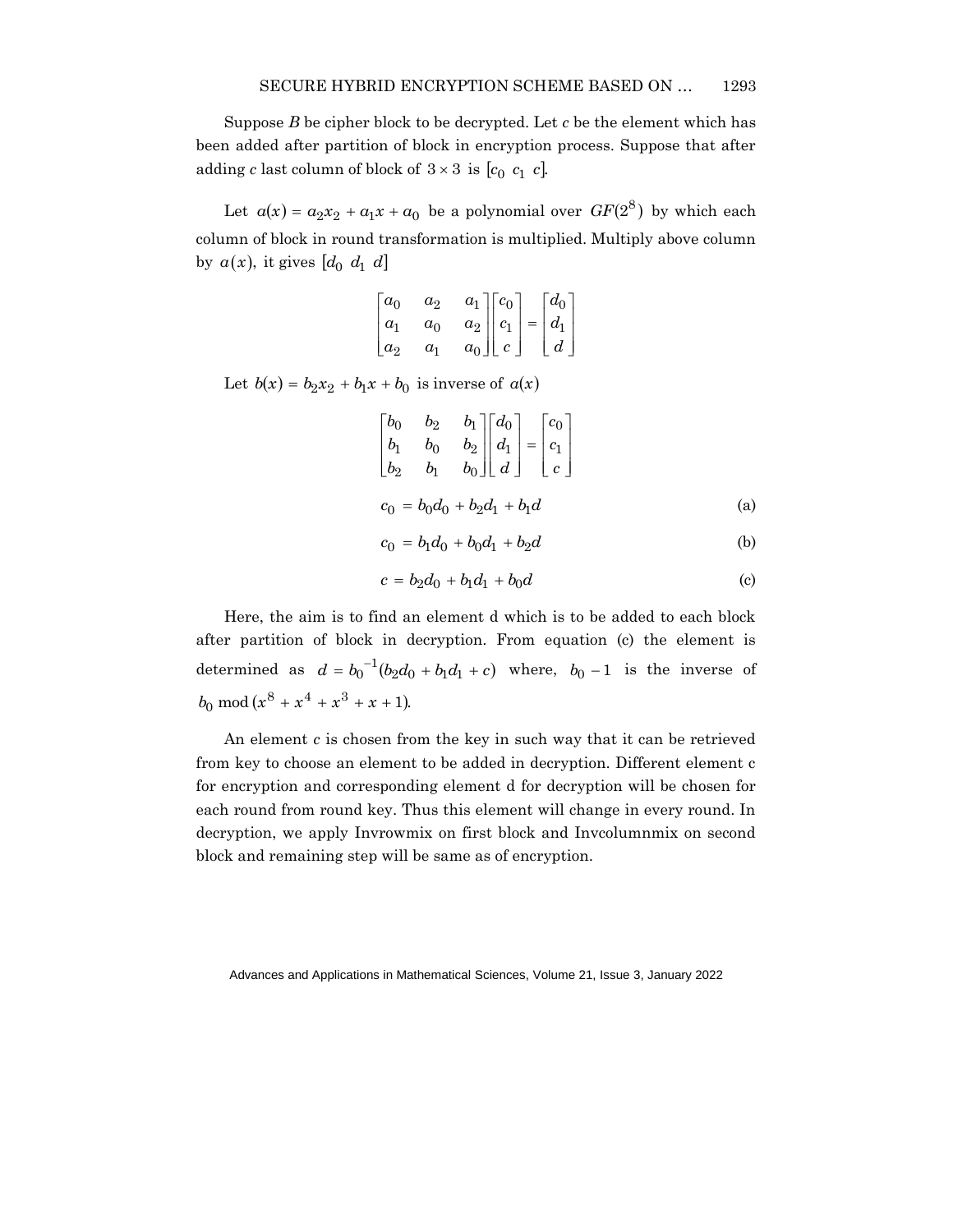### **6. Analysis of Cryptographic Strength**

**6.1. Avalanche Criterion:** Avalanche criteria shows a drastic change in output for a small change in input. In cryptography, avalanche criteria indicate drastic change in cipher output for a one-bit change in input key. For a block cipher, study of avalanche criteria for a change in key or in plaintext is carried out to see changes in cipher output.

**6.1.1. Avalanche criterion on plaintext:** The change in output is observed if one input bit in plaintext is changed.

For this data set 1000 plaintexts of 128 bits have been constructed. The change in output is observed in 1 to 10 rounds by changing in each bit of plaintext at one time. In this way observed effect of each bit of 128 bits on the output in each round for the proposed algorithm and AES.

A plaintext gives 129 plaintexts if one bit of plaintext of 128 bits is changed at a time. Thus 1000 plaintexts will give 129000 plaintexts. After observing the changes in output of these plaintexts, it is found that 10 rounds give sufficient diffusion. It is shown in the Figure 3 that effect of each bit of plaintexts of 128 bits on the bits of cipher text is analyzed for proposed algorithm as well as AES. It is clear from the Figure 3 that the number of change in output bits initially is not sufficient but after 10 rounds it approaches to the almost expected value. There is almost same graph for proposed and AES algorithm. It has been observed in the analysis that there is sufficient diffusion in data after 10 rounds.



**Figure 3.** Avalanche effect on output for one-bit change in plaintext after different rounds.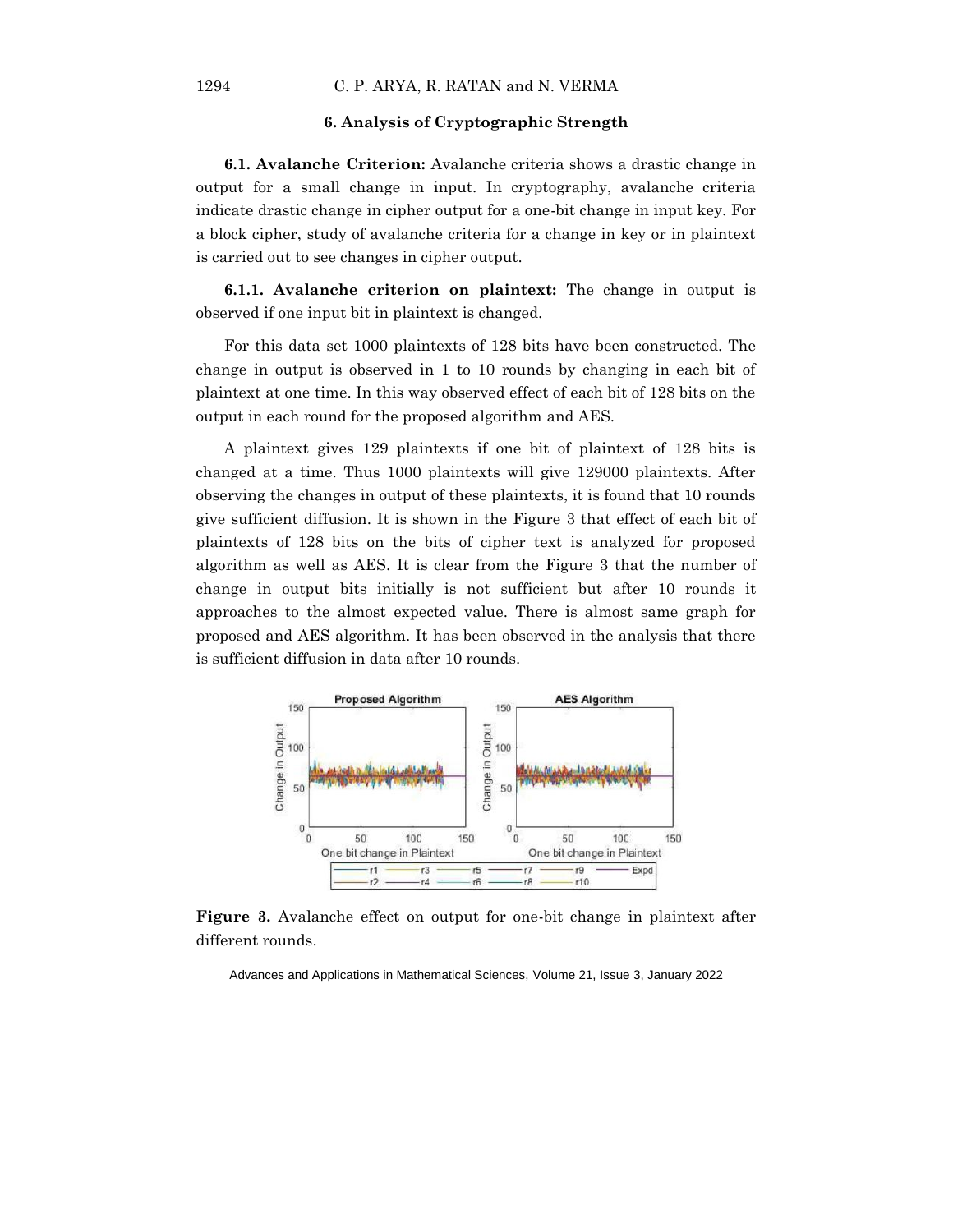**6.1.2. Avalanche criterion on key:** The output is observed if one bit of key is changed. For this data set 1000 keys of 128 bits have been constructed. The change in output is observed in 1 to 10 rounds by changing in each bit of key at one time. In this way effect of each bit of 128 bits on the output in each round is observed for proposed and AES algorithm.

A key gives 129 keys if one bit of key of 128 bits is changed. Thus total 12900 keys will be formed in this way. After observing the change in output of these keys, it is found that 10 rounds give sufficient confusion. The effect of each bit of key on the bits of cipher text is observed and plotted in Figure 4 for proposed algorithm and AES. It has been found that number of in output bits is initially not close to expected value (Expd) but it is approaching to expected value after 10 rounds. Hence there is sufficient confusion in the data after 10 rounds.



**Figure 4.** Avalanche effect on output for one-bit change in key.

**6.1.3. Average change in output bits for plaintext:** Average changes of output bits in 10 rounds is observed for proposed and AES algorithm. For this date set 1000 plaintexts have been generated and observe the average change in output bits by changing in each input bit of a plaintext. Then the average change in output bits in 10 rounds by changing one input bit of plaintext has been observed for each plaintext of 1000 plaintexts. This has been shown in Figure 5. It is clear that the average changes in output bits in 10 rounds are close to expected value (64). It also ensures that there is sufficient diffusion in 10 rounds to resist the cryptanalytic attack.

**6.1.4. Average change in output bits for key:** Average changes of output bits in 10 rounds are observed for proposed and AES algorithm. For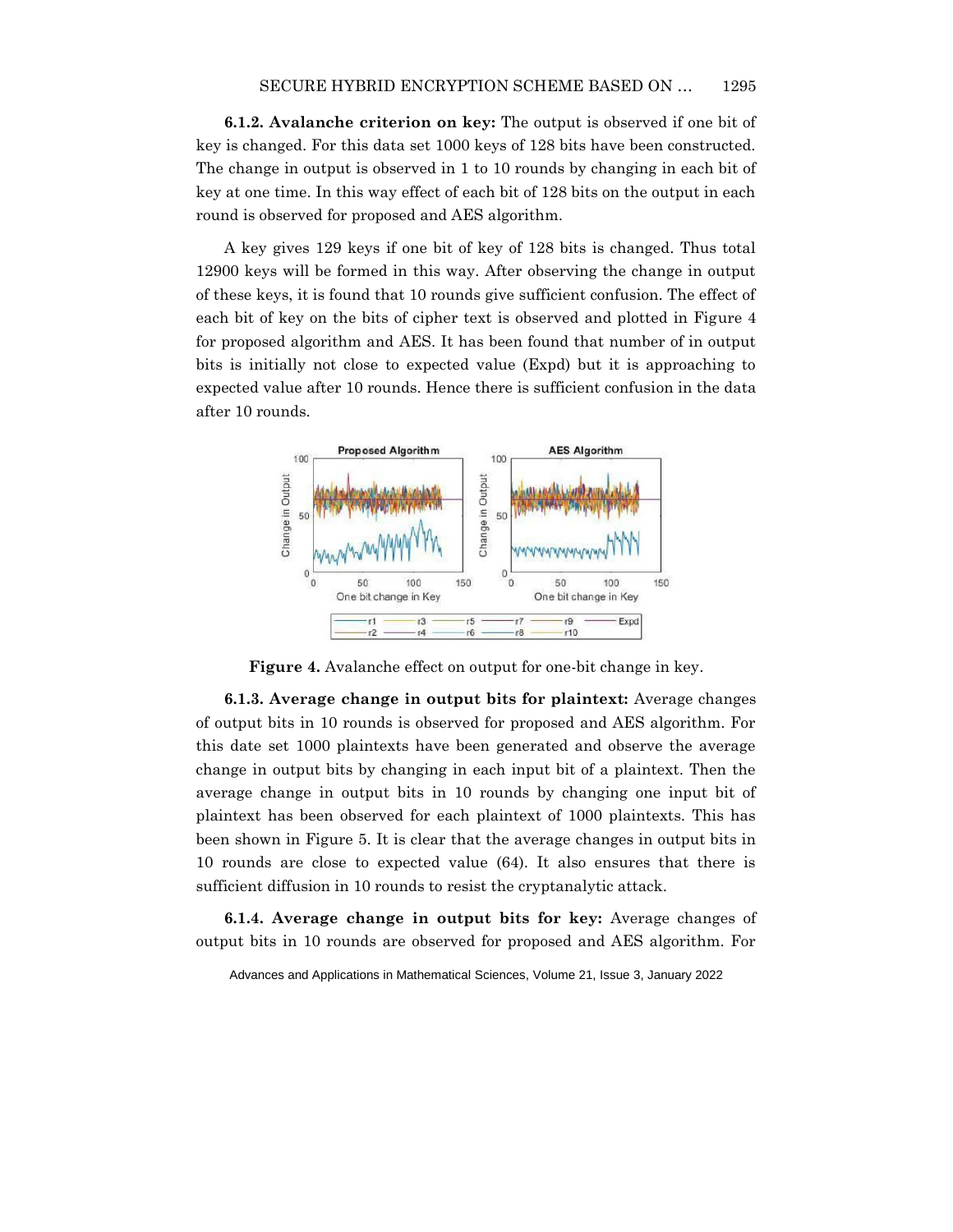this data set of 1000 keys has been constructed and observe the average change in output bits by changing each input bit of key. Then average change in output bits in 10 rounds by changing each input bit of a key is observed for each key. The average effect of each bit of a key is shown in Figure 6. It is observed that average changes in output bits in 10 rounds are closed to expected value in both proposed algorithm as well as AES. Thus, it is concluded that there is enough diffusion and confusion in output after 10 rounds. Therefore 10 rounds have been fixed for the proposed algorithm like AES.



**Figure 5.** Average change in output for one-bit change in plaintext.



**Figure 6.** Average Change in output for one-bit change in key.

**6.2 Randomness Testing:** In order to test randomness of output of the algorithm there is NIST test suite [26]. This suite consists of set of 15 tests that has to be passed by the data if it is random. The data set of 12900 plaintexts and 100 keys have been constructed for the randomness testing. Then stream of output data of length 16512000 bits of proposed and AES algorithm has been generated for each key. Thus 100 data files of length 16512000 have been generated. Then randomness testing is studied using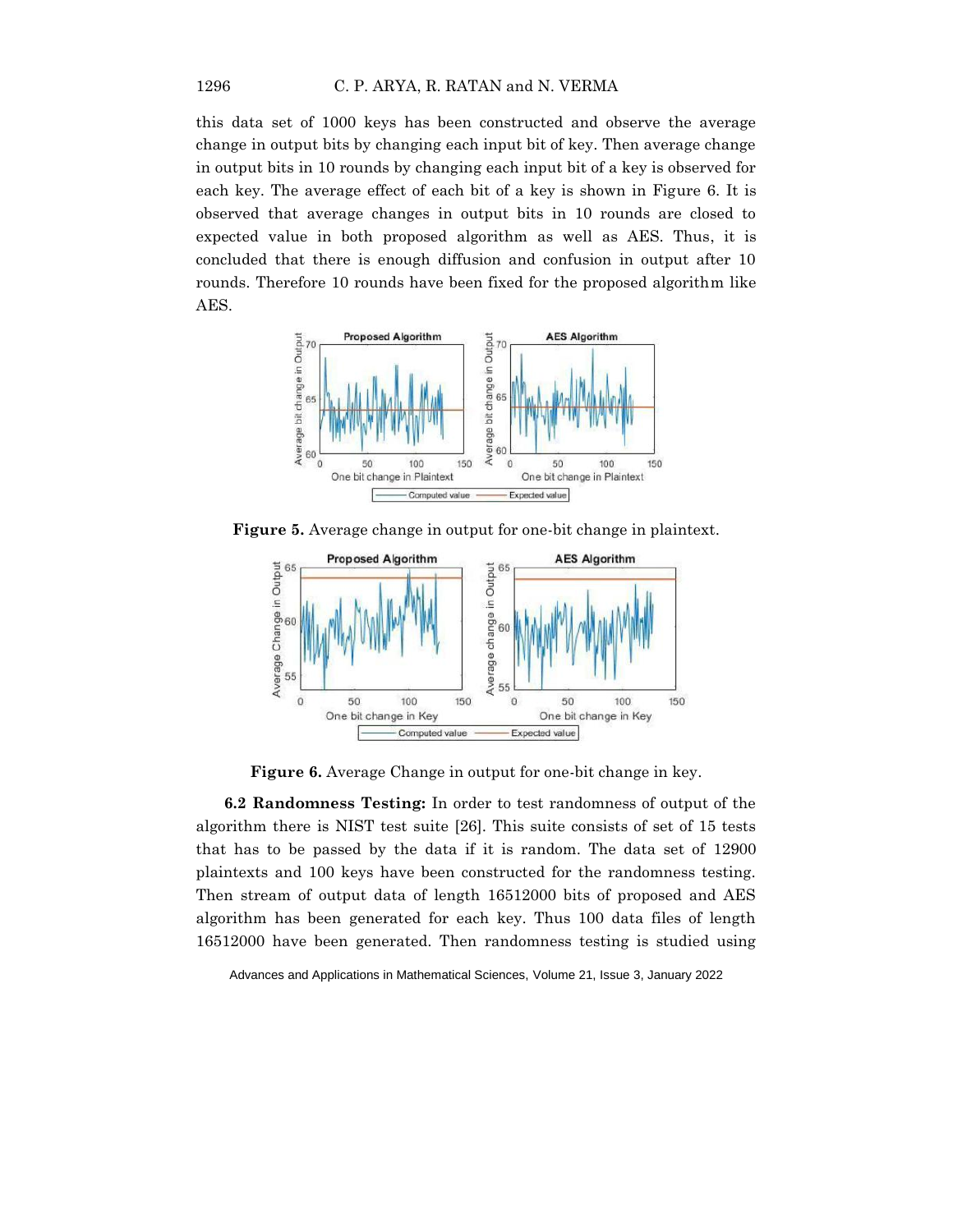NIST test suit for each cipher output data file. Test results are shown in Table 1.

| S.<br>N.       | Name of Test                            | Proposed Hybrid<br>Encryption |              | AES Encryption |          |
|----------------|-----------------------------------------|-------------------------------|--------------|----------------|----------|
|                |                                         | Passed                        | Failed       | Passed         | Failed   |
| 1              | <b>Frequency Test</b>                   | 100                           | $\Omega$     | 100            | $\Omega$ |
| $\overline{2}$ | <b>Binary Derivative Test</b>           | 100                           | $\Omega$     | 100            | $\theta$ |
| 3              | Change Point Test                       | 100                           | $\Omega$     | 100            | $\Omega$ |
| $\overline{4}$ | Poker Test                              | 100                           | $\Omega$     | 100            | $\Omega$ |
| 5              | Runs Test                               | 100                           | $\Omega$     | 100            | $\Omega$ |
| 6              | Linear Complexity Test                  | 100                           | $\Omega$     | 100            | $\Omega$ |
| 7              | Longest Run of Ones Test                | 100                           | $\Omega$     | 100            | $\Omega$ |
| 8              | Binary Matrix Rank Test                 | 100                           | $\Omega$     | 100            | $\Omega$ |
| 9              | Approximate Entropy Test                | 100                           | $\Omega$     | 100            | $\Omega$ |
| 10             | Lempel Ziv compression Test             | 100                           | $\Omega$     | 100            | $\Omega$ |
| 11             | Non-overlapping Template Matchings Test | 100                           | $\mathbf{0}$ | 100            | $\theta$ |
| 12             | Linear Complexity Profile Test          | 100                           | $\Omega$     | 100            | $\Omega$ |

**Table 1.** Randomness testing performance.

It is found that the output bit streams of proposed encryption passed all the tests of randomness. Hence, the output of proposed hybrid encryption is random as similar to AES secure against statistical attacks.

**6.3 Cryptanalytic Strength:** The mathematical operations used in proposed hybrid encryption are defined on Galois field  $GF(2^8)$  like AES. Partition round function makes proposed algorithm different from AES. Add and delete functions are used in partition functions in which an element is added and deleted respectively. Addition and deletion of an element in each round of encryption and decryption makes is mathematically and statistically stronger. The mathematical and statistical analysis becomes very complex because of this operation. When an element is added then it has 256 choices but it is being changed in each round. Therefore, there are 256 choices for first round and corresponding to each choice, there are 256 choices in second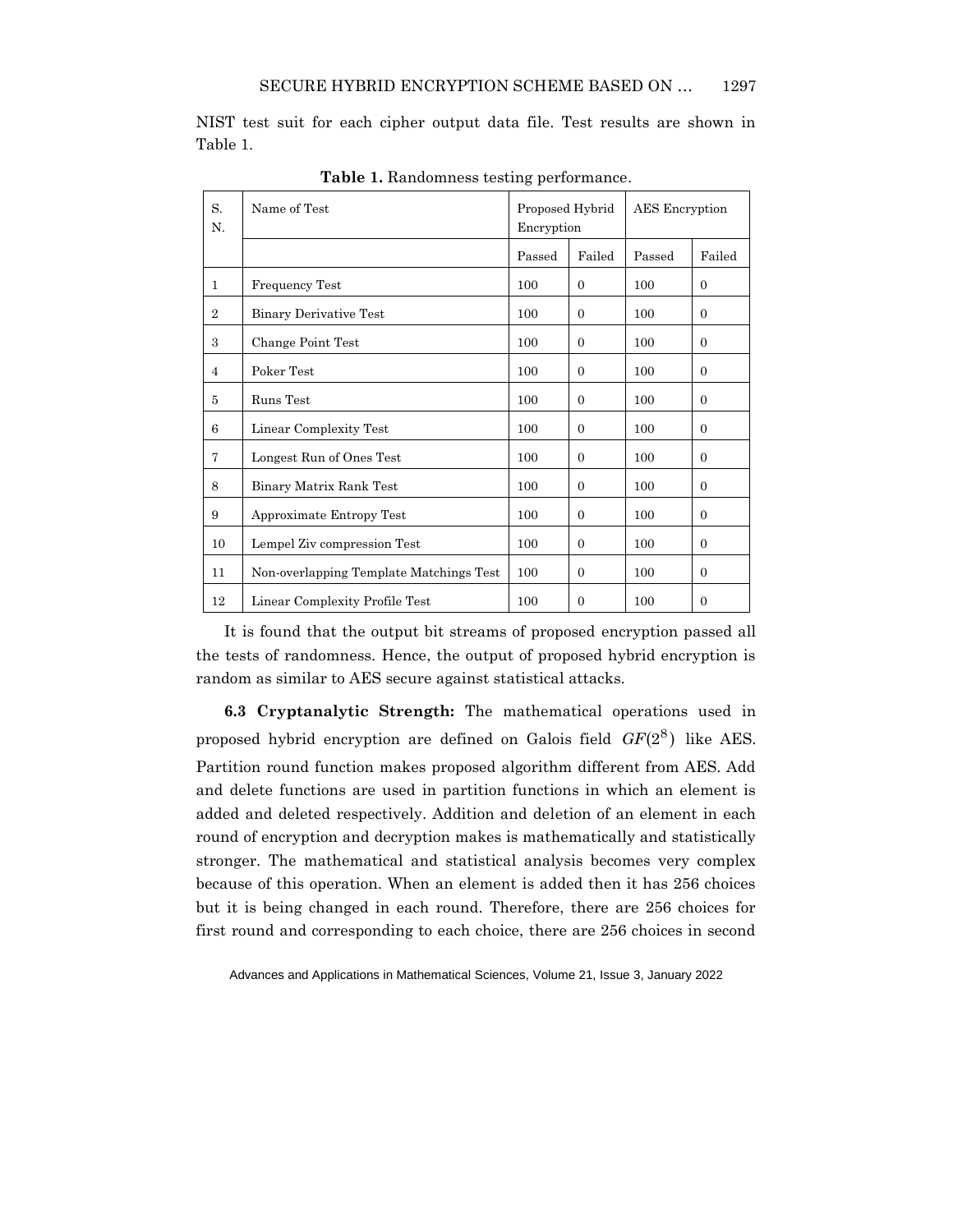round and so on. In this way, there are 25610 total combinations of the choices for 10 rounds. Hence, this extra complexity added in the proposed algorithm enhances additional security of proposed hybrid encryption in comparison to AES. Because of this, reduced round of attack [8] will become very less effective. Row mix column mix together with the addition and deletion function and s-box provides high nonlinearity and algebraic degree [22, 34] which help to achieve proposed algorithm good resistance against differential and linear attacks.

## **7. Conclusions**

A hybrid encryption scheme based on combination of SPN and Feistel structures has been proposed. Its design is motivated by SPN structure in which SPN functions are dominating. The idea of dividing plaintext into to equal parts has been taken from Feistel structure. The round functions of AES have been used for block size of  $4 \times 4$  and modified round functions for block size of  $3 \times 3$  is introduced. In order to apply AES modified round function mixcolumn and mixrow on the half of the plaintext, operations of addition of an element and then deletion of it, has been enforced in each round to get smooth flow of the algorithm. Because of this operation, it makes the hybrid encryption scheme different from AES and enhances the cryptographic strength of proposed hybrid encryption scheme. This makes all possible attacks on it weak and difficult. The avalanche criterion has been carried out for different plaintexts and keys for proposed encryption scheme and AES to check diffusion and confusion characteristics. It has been seen that there is sufficient diffusion and confusion in proposed encryption scheme like AES. The NIST random tests on number of data sets generated from the proposed algorithm are carried out. The cipher output data of proposed encryption scheme have passed all the randomness tests. Finally, it has been shown that the proposed hybrid encryption scheme possesses same cryptographic characteristics as of AES and has high resilient to possible cryptanalytic attacks.

#### **References**

- [1] Data Encryption Standard (DES), FIPS Standard FIBS PUB 46, (1977).
- [2] N. Aghajanzadeh, Aghajanzadeh, Fatemeh and H. R. Kargar, Developing a new Hybrid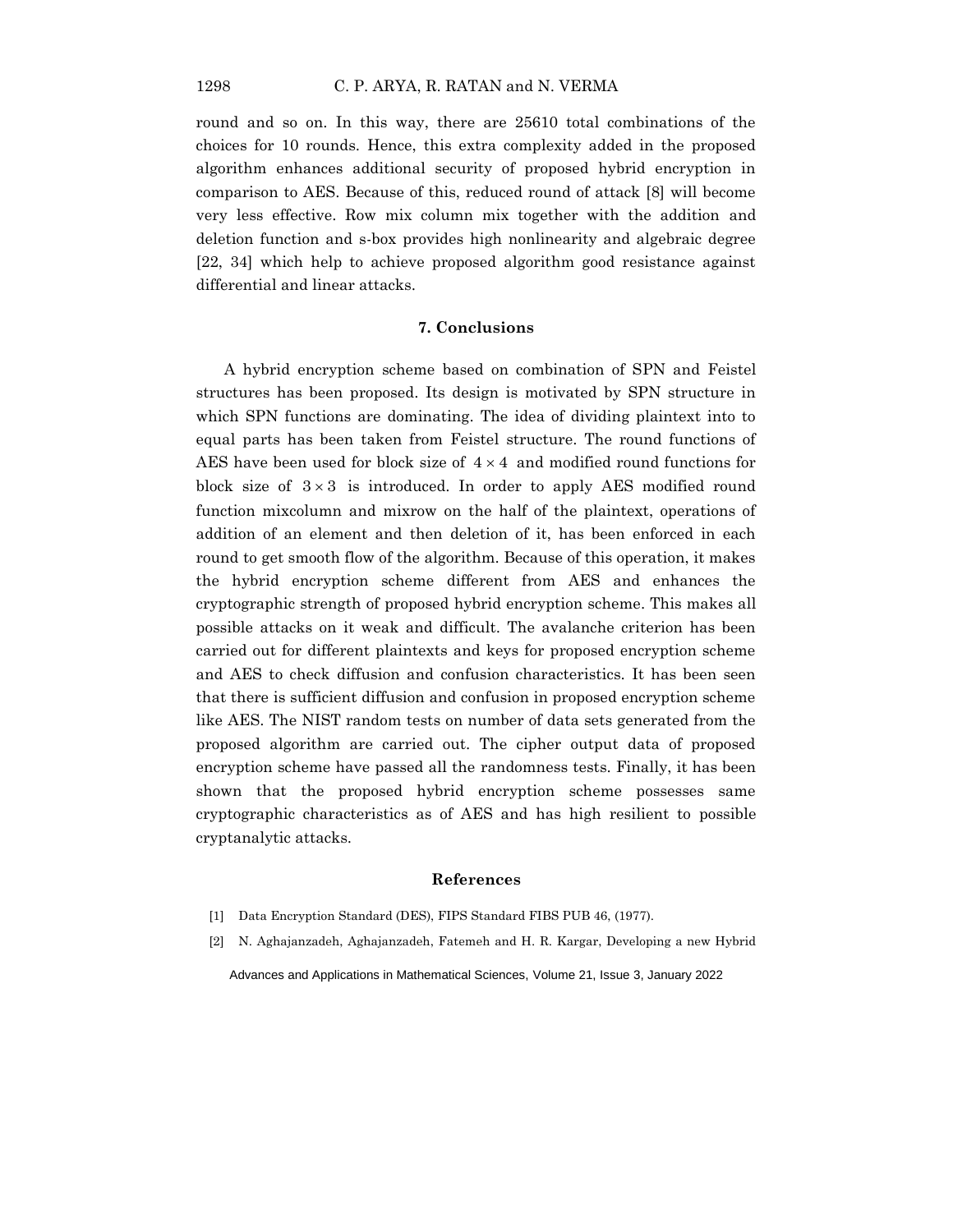Cipher using AES, RC4 and SERPENT for encryption and Decryption, International Journal of Computer Applications 69(8) (2013), 53-62.

- [3] M. R. Albrecht, B. Driessen, E. B. Kavun, G. Leander, C. Paar and T. Yalçin, Block ciphers - focus on the linear layer (feat. PRIDE), In: Juan A. Garay and Rosario Gennaro (eds) Advances in Cryptology - CRYPTO 2014, Lecture Notes in Computer Science 8616 (2014), 57-76.
- [4] K. M. Ali and M. Khan, A new construction of confusion component of block ciphers, Multimedia Tools and Applications 78(22) (2019), 32585-32604.
- [5] K. Aoki et al., Camellia: A 128-Bit Block Suitable for Multiple Plateforms- Design ans Analysis. In: Stinson D. R., Tavsres S. (eds) Selected Areas in Cryptography SAC 2000. Lecture Notes in computer Science 2012 (2001).
- [6] M. Artin, Algebra, Massachusetts Institute of Technology, Mathematics Department, Cambridge USA, Prentice Hall Inc., 1991.
- [7] C. P. Arya, R. Ratan and N. Verma, On AES S-boxes with variable modulus and translation polynomials, Proc. CIACIS-21 (to appear).
- [8] N. G. Bardeh and S. Rønjom, Practical Attacks on Reduced-Round AES, In: J. Buchmann, A. Nitaj, T. Rachidi, (eds) Progress in Cryptology - AFRICACRYPT, Lecture Notes in Computer Science 11627 (2019).
- [9] R. Beaulieu, D. Shors, J. Smith, S. Treatman-Clark, B. Weeks and L. Wingers, The simon and speck lightweight block ciphers. In: Proceedings of the 52nd Annual Design Automation Conference, DAC '15, New York, NY, USA, (2015).
- [10] A. Bogdanov, L. R. Knudsen, G. Leander, C. Paar, A. Poschmann, M. J. B. Robshaw, Y. Seurin and C. Vikkelsoe, PRESENT: An ultra-lightweight block cipher, In: Pascal Paillier and Ingrid Verbauwhede (eds) Cryptographic Hardware and Embedded Systems – CHES 2007, Lecture Notes in Computer Science 4727 (2007), 450-466.
- [11] J. Borghoff, A. Canteaut, T. Güneysu, E. B. Kavun, M. Knežević, L. R. Knudsen, G. Leander, V. Nikov, C. Paar, C. Rechberger, P. Rombouts, S. S. Thomsen and T. Yalçin. PRINCE - A low-latency block cipher for pervasive computing applications - extended abstract. In: Xiaoyun Wang and Kazue Sako (eds) Advances in Cryptology - ASIACRYPT 2012, Lecture Notes in Computer Science 7658 (2012), 208-225.
- [12] J. Daemen, R. Govaerts and J. Vandewalle, A new approach to block cipher design, In: Ross J. Anderson (eds) Fast Software Encryption – FSE'93, Lecture Notes in Computer Science 809 (1994), 18-32.
- [13] J. Daemen and V. Rijmen, The Design of Rijindeal: AES- The Advanced Encryption Standard, Springer Verlag, (2002).
- [14] S. Das, J. K. MSU, Zaman and R. Ghosh, Generation of AES with various modulus and additive constant polynomial and testing their randomization, Precedia Techol., 10 (2013), 957-962.
- [15] O. A. Dawood, A. M. S. Rahma and A. M. J. Abdul Hossen, The new block cipher design (Tigris Cipher), I. J. Computer Network and Information Security 12 (2015), 10-18.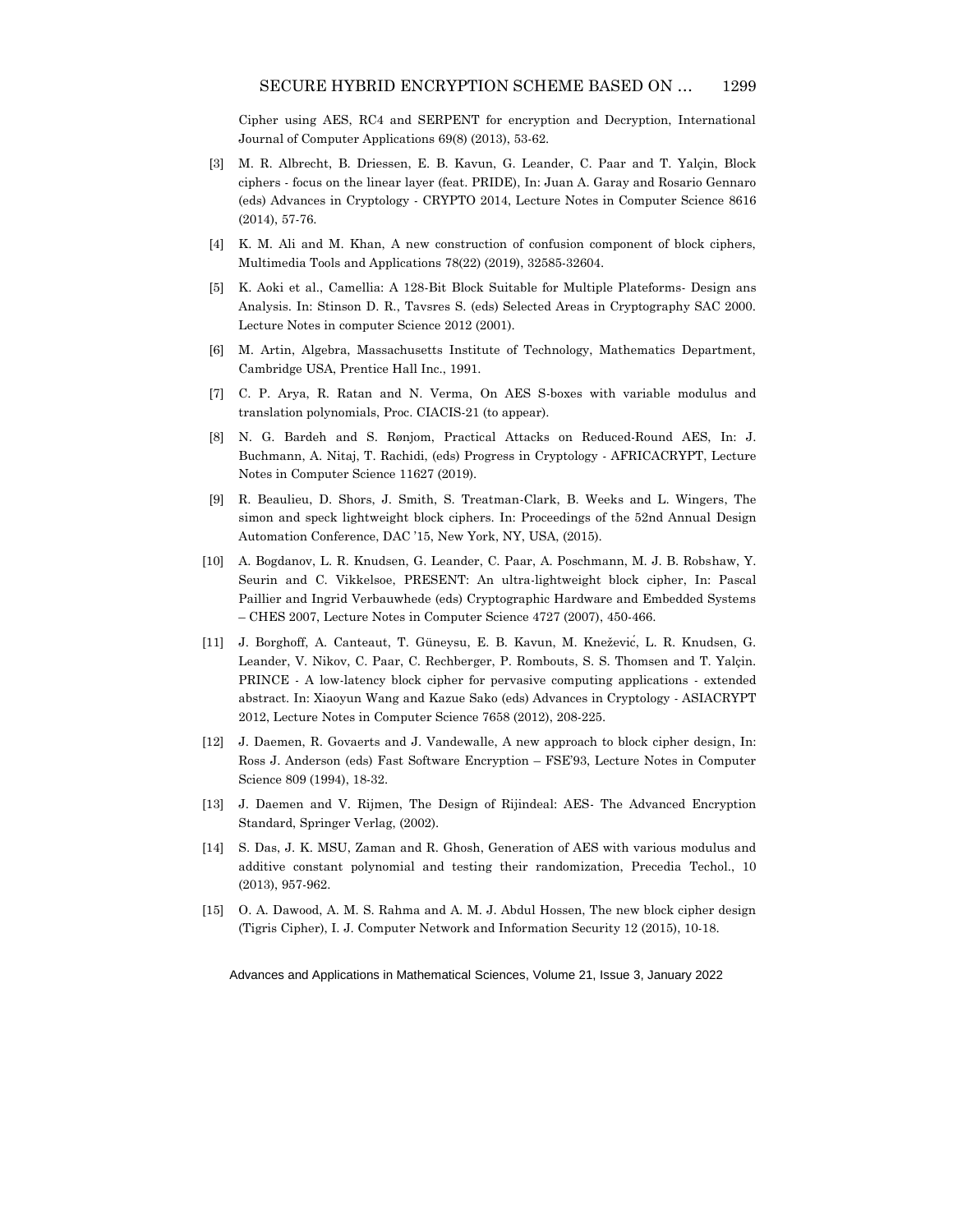- [16] A. Fammy, M. Shaarawy, K. El-Hada, G. Salma and K. Hassanain, A Proposal for A Key-Dependent AES, 3rd International Conference: Sciences of Electronic, Technologies of Information and Telecommunications, (2005).
- [17] O. Grosek, S. S. Mangliveras, T. Tapuska and W. Wei, Is Rijndeal Really Independent of the Field Polynomial, Tatra Mt. Math. Publ. 33 (2006), 51-69.
- [18] N. Hamdy, K. Shehata, Eldemerdash and Haitham, Design and implementation of encryption unit based on customized AES algorithm, International Journal of videos and Image Processing and Network Security 11(1) (2011), 33-40.
- [19] S. Harris, Exploring Cipherspace: Combining stream ciphers and block ciphers, IACR Cryptology Eprint Archive (2008), 473-473.
- [20] V. S. Janakiraman, R. Ganesan and M. Gobi, Hybrid Cryptographic algorithm for robust network security, ICGST-CNIR 7(1) (2007).
- [21] L. R. Knudsen, G. Leander, A. Poschmann and M. J. B. Robshaw, PRINTcipher: A block cipher for IC-printing. In: Stefan Mangard and François-Xavier Standaert (eds) Cryptographic Hardware and Embedded Systems - CHES 2010, Lecture Notes in Computer Science 6225 (2010), 16-32.
- [22] M. Kontak and J. Szmidt, Nonlinearity of the Round Function, Control and Cybernetics 36(4) (2007), 1037-1044.
- [23] G. N. Krishnamurthy and V. Ramaswamy, Making AES Stronger: AES with Key Dependent S-Box, IJCSNS International Journal of Computer Science and Network Security 8(9) (2008), 388-398.
- [24] M. Kumar, S. K. Pal and A. Panigrahi, FeW: A lightweight block cipher, Turk. J. Math. Comput. Sci. 11(2) (2019), 58-73.
- [25] A. Mileva, V. Dimitrova, O. Kara and M . J. Mihaljević, Catalog and Illustrative Examples of Lightweight Cryptographic Primitives, In: Hernandez-Castro J. (eds) Security of Ubiquitous Computing Systems. Springer Cham (2021), 21-47.
- [26] A. Rukhin, J. Soto, J. Nechvatal, M. Smid, E. Barker, S. Leigh, M. Levenson, M. Vangel, D. Banks, A. Heckert and J. Dray, A Statistical Test Suite for Random and Pseudorandom Number Generators for Cryptographic Applications, NIST Special Publication, SP 800-22 Revision-1a (2010). http://www.nist.gov.
- [27] B. Schneier, Description of a new variable-length key, 64-bit block cipher (Blowfish), In: Anderson R. (eds) Fast Software Encryption, FSE 1993, Lecture Notes in Computer Science 809 (1994).
- [28] A. Seghier, J. Li, D. A. Zhi, DA and Sun, Advanced encryption standard based key dependent S-box cube, IET Information Security 13(6) (2019), 552-558.
- [29] W. Stallings, Cryptography and Network Security, Fourth Edition, Pearson Education, (2003).
- [30] S. D. Sinha and C. P. Arya, Algebraic construction and cryptographic Properties of Rijndael Substitution Box, Defence Science Journal 62(1) (2012), 32-37.
- [31] F. X. Standaert, G. Piret, G. Rouvroy, J. J. Quisquater and J. D. Legat, ICEBERG: An

Advances and Applications in Mathematical Sciences, Volume 21, Issue 3, January 2022

1300